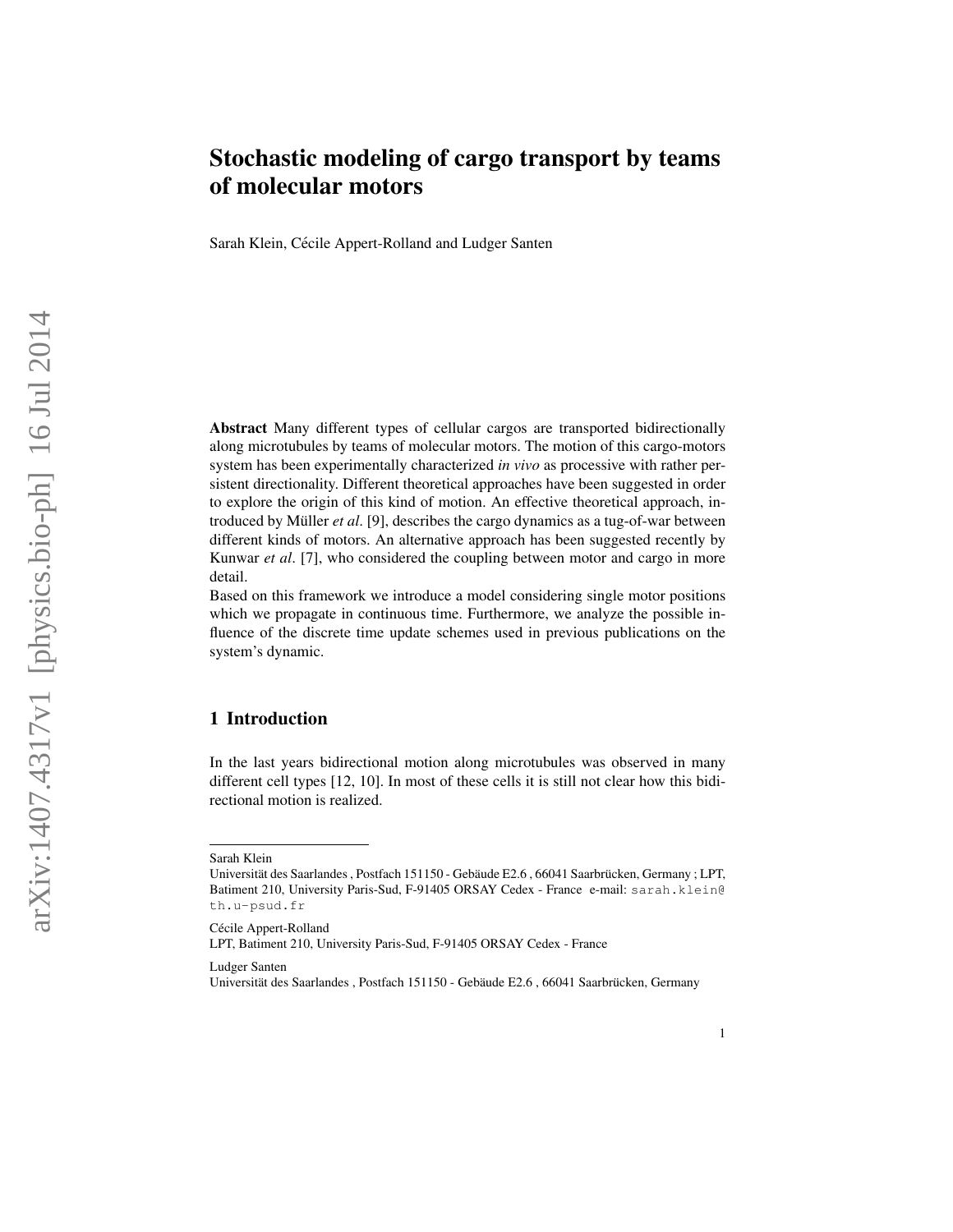Similar to a human road network connecting different places, the cell provides several filaments which can be used for directed transport. Besides the transport utility, the filaments give the cell its characteristic shape. To achieve this double goal the cell produces a cortex of filaments close to the membrane and radial growing filaments from the nucleus to the periphery. The set of these filaments constitutes the cytoskeleton. Intracellular transport along microtubules, which is a radial growing filament, is managed by mainly two kinds of transporters, the so-called molecular motors which are identified as kinesin and dynein [6]. The principal difference between the two kinds of motors is their preferred walking direction. The microtubules are polarized, i.e. they have well-defined directions which are called plus- and minus-direction, respectively. Kinesins preferred orientation is to the plusend of the microtubule, while dyneins orientation is opposed. Assuming that microtubules mainly grow with their plus end to the cell periphery cellular cargos can be moved to the nucleus and to the membrane by dynein and kinesin, respectively. However, secretory cargos which could be thought to leave the cell as fast and straight as possible, actually show a saltatory motion *in vivo* [11]. This behavior suggests that a number of cellular cargos exists, on which kinesins as well as dyneins are bound at the same time. One possible reason for this motion is to pass obstacles by a second try [2]. The detailed mechanisms, which are leading to this unconventional bidirectional motion are for most of the motor-cargo systems still unknown.

To describe this bidirectional motion theoretically two mechanisms have been suggested: The first one assumes that *N*<sup>+</sup> kinesins and *N*<sup>−</sup> dyneins are involved in a mechanical tug-of-war and fight for the direction the cargo effectively moves, while the second one requires a control mechanism to achieve coordinated *in vivo*behavior [5, 13]. The *pure* tug-of-war model was introduced by Müller *et al.* [9] to describe lipid droplet movement in evolving *Drosophila* embryo cells. They use a mean-field model, meaning that the motors of one team share the load equally. As a consequence, all kinetic quantities are determined by the number of attached motors to the filament. Indeed, since the motors can bind to and unbind from the filament, the number of motors of each kind attached to the filament fluctuates between zero and  $N_{+}$  with time. Between two attachment/detachment events, the cargo's velocity is constant and determined by the strength of the two teams (which depends on the number of attached motors). The number of attached motors also determines the load force felt by each team of motors, and exerted by the opposite team via the cargo. Once one motor detaches one observes a cascade of detachments of motors of this kind and therewith it is possible, in the framework of this model, to generate motility states with high velocity, where one team *wins* over the other.

This model is quite elegant since experimental observables like the cargo's velocity can be calculated analytically. However, since this walking in concert was not yet observed *in vitro*, Kunwar *et al.* had a closer look at different observables, like the pausing time and run length of single trajectories but did not find matching results in experiments. Therefore they introduced a model taking explicitly the motor positions into account and models the motor-cargo coupling as a linear spring.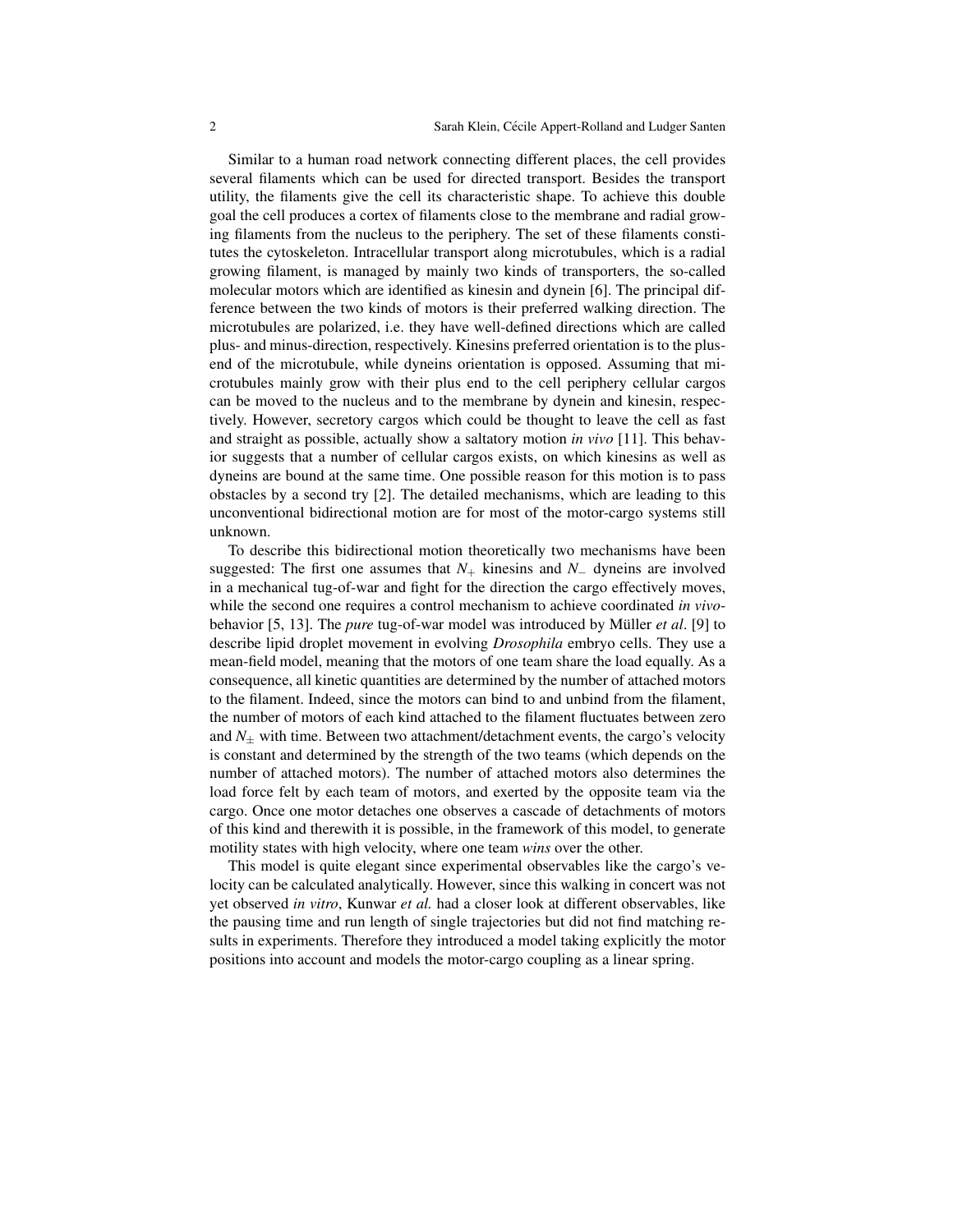

| $N_{+}$        | 5                   |
|----------------|---------------------|
|                | $1000 \text{ nm/s}$ |
| v <sub>b</sub> | $6 \text{ nm/s}$    |
| D              | $0.32$ pN/nm        |
| $F_D$          | 3 pN                |
| $k_a$          | $5.0 s^{-}$         |
| $k_d^0$        | $1 s^{-1}$          |
| Fs             | $6/2$ pN            |
| R              | 250 nm              |

Table 1: Simulation parameter for the results below.

Fig. 1: Sketch of the model dynamics. Two kind of motors: one team prefers to walk to the plus-end (green) while the other prefers walking to the minus-end (yellow) of a microtubule. Within the region  $L_0$  around the cargo's center of mass the motors apply no force on the cargo (blue).

In this contribution, we introduce a general model with simple reaction rates which propagates the cargo along its equation of motion in *continuous* time. Furthermore, we compare and discuss the consequences of using different update schemes.

### 2 Model

Inspired by the bidirectional cargo transport models of [9, 7] we define a stochastic model to move a cargo by teams of molecular motors along a microtubule.  $N_+$  and *N*− motors are tightly bound to the cargo and pull it in plus- and minus-direction, respectively. In contrast to [9] and in agreement with [7] we take every single motor position  $x_i$  into account and calculate the thereby generated force  $F_i$  on the cargo. We model the motor tail, which permanently connects the motor head to the cargo, as linear spring with an untensioned length  $L_0$  and a spring constant  $\alpha$ . In contrast to Müller's model [9] where the motors can attach (with rate  $k_a$ ) to and detach from the filament (with force-dependent rate  $k_d(F_i)$ ) only, in our model the motors can once bound to the filament, a one-dimensional infinite lattice, can make a step of size *d* with a force-dependent rate  $s(F_i)$ . Since it seems to be biological relevant that the motors feel no force when they attach to the filament we reduce the allowed attachment region to  $\pm L_0$  around the center of mass of the cargo.

Due to the de-/attaching events the number  $n<sub>±</sub>$  of plus (minus) motors bound to the filament is in the range  $0 \le n_+ \le N_+$  ( $0 \le n_- \le N_-$ ). The resulting force on the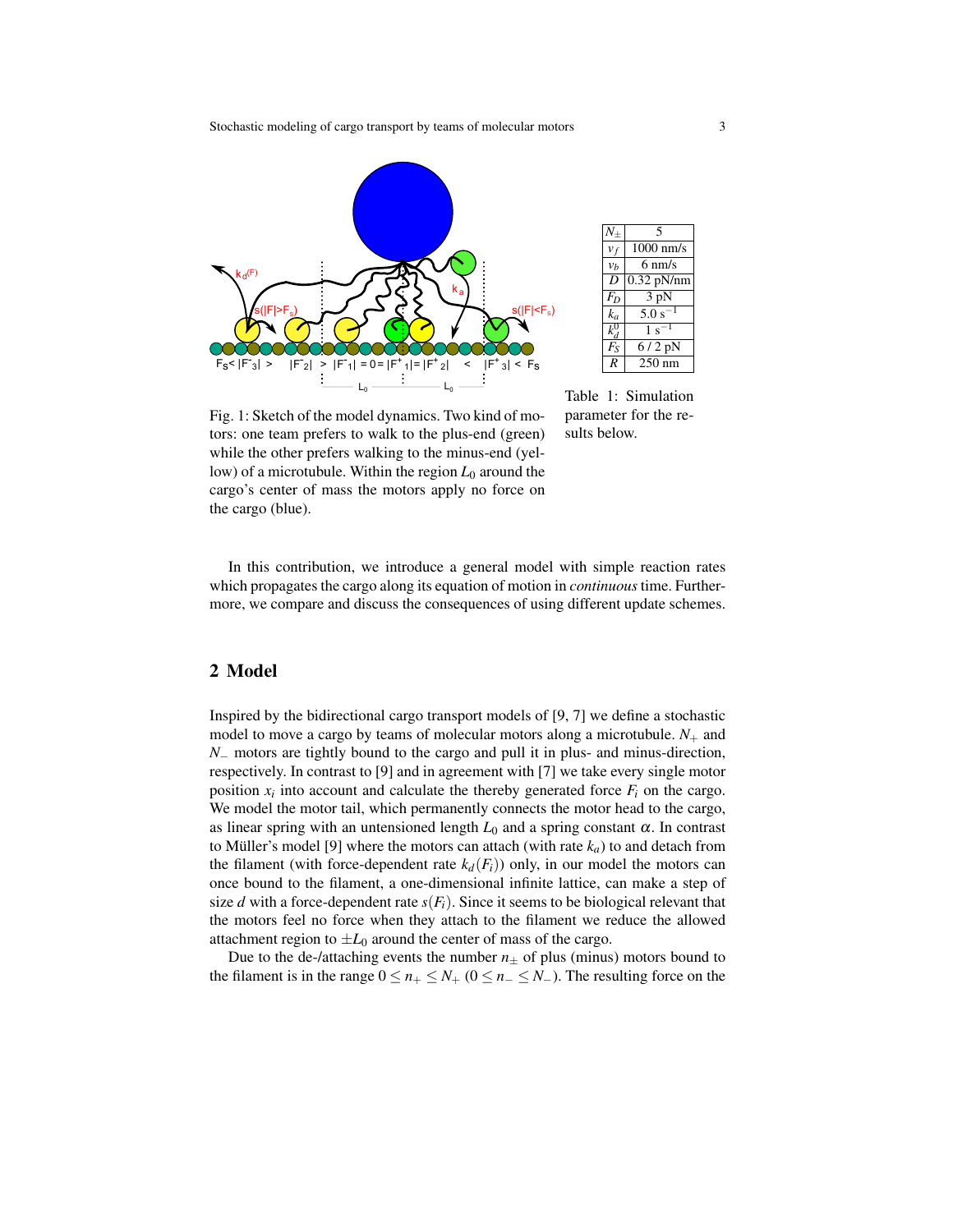cargo at position  $x<sub>C</sub>(t)$  at time *t* is then given by the sum of all single forces

$$
F(x_C(t), \{x_i\}) = \sum_{i=1}^{n_+ + n_-} F_i(x_C(t), \{x_i\})
$$
\n
$$
= \sum_{i=1}^{n_+ + n_-} \alpha \left[ \left( (x_i - x_C(t)) - L_0 \operatorname{sgn}(x_i - x_C(t)) \right) \cdot \Theta(|x_C(t) - x_i| - L_0) \right],
$$
\n(1)

with the Heaviside step function  $\Theta(.)$ . In this paper we illustrate how we extend the model of Kunwar *et al.* for a continuous time propagation of the cargo in the case of the simple relations for the stepping and detachment rates introduced in [9] and given below.

The motors cannot stand arbitrarily high forces. Thus the so-called stall force *F<sup>S</sup>* gives the maximal force under which a motor can walk in its preferred direction. We split the stepping rate  $s(F_i)$  in two regimes: (I) forces smaller in absolute value than the stall force ( $|F_i| < F_S$ ) where the motors walk in their preferred direction and (II) forces bigger in absolute value than the stall force ( $|F_i| \geq F_S$ ) where the motors walk opposed to their preferred direction and use

$$
s(|F_i|) = \begin{cases} \frac{v_f}{d} \left(1 - \frac{|F_i|}{F_S}\right) & |F_i| < F_S\\ \frac{v_b}{d} \left(1 - \frac{|F_i|}{F_S}\right) & |F_i| < F_S \end{cases} \tag{2}
$$

with  $v_b \ll v_f$  [1, 8].

Assuming that the motors can walk on several close microtubules in a crowded environment and that their attachment point to the cargo is not necessarily the same, a sterical exclusion of the motor heads on the lattice is not regarded in the model.

For the detachment rate we use [9]

$$
k_d(|F_i|) = k_d^0 \exp\left(\frac{|F_i|}{F_D}\right),\tag{3}
$$

with the force-free detachment rate  $k_d^0$  and the detachment force  $F_D$ , which determines the force scale.

#### Update mechanisms

In the mean-field model [9] the cargo moves with a constant velocity during two motor events, calculated by the number of attached motors of each team. The time at which the next event occurs, is calculated by means of Gillespie's algorithm [3]. Within this framework the cargo's velocity is piecewise linear.

Kunwar *et al*. [7] use a parallel, thus discrete time update scheme to propagate the system. At every fixed time step  $\Delta t$  they calculate the probability that a motor event occurs within this time step. An event should be rare within ∆*t* to get a good approximation of the the exact solution in continuous time. In their simulations they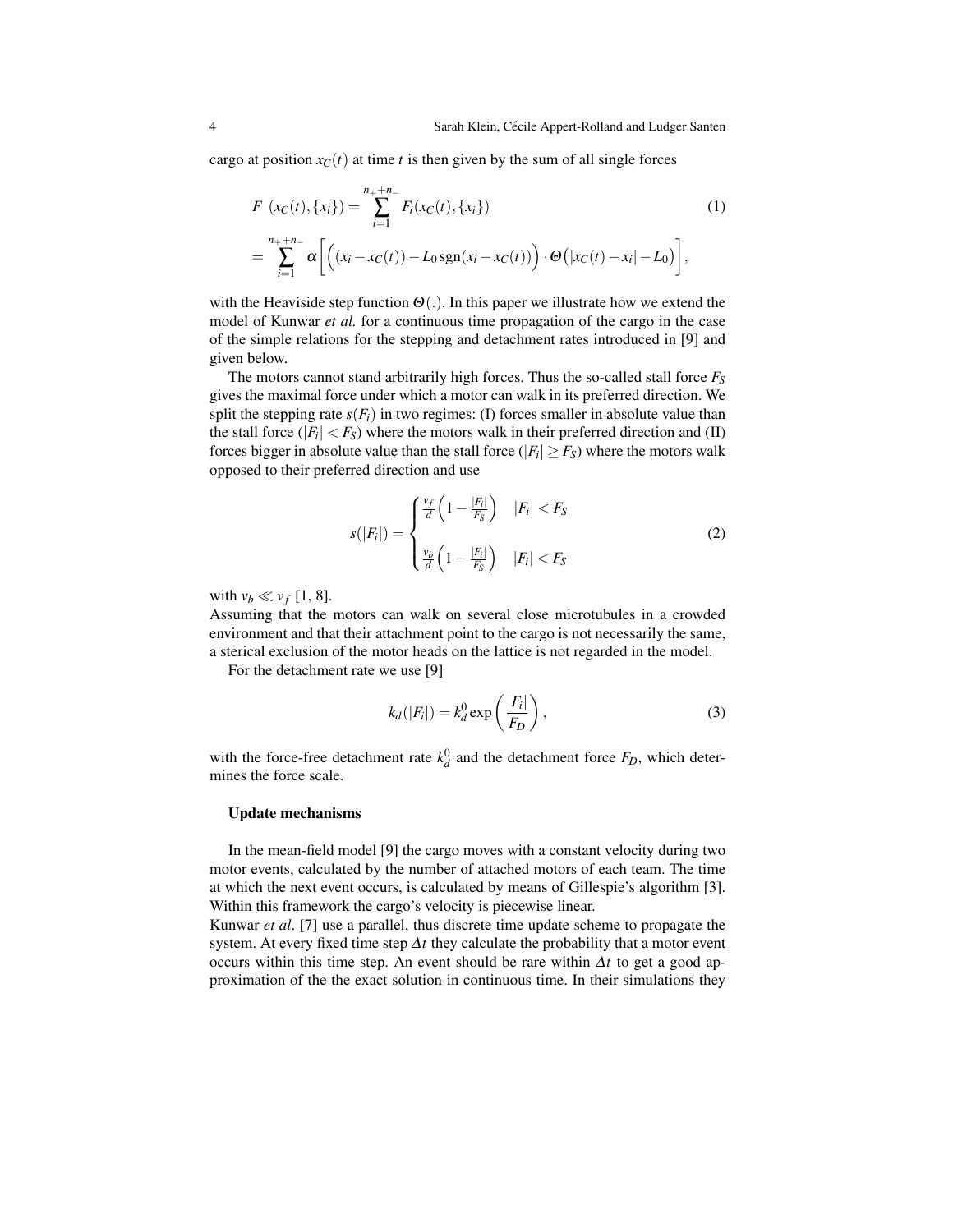Stochastic modeling of cargo transport by teams of molecular motors 5

use  $\Delta t = 10^{-6}$  s.

Once the motor dynamic is determined, one has to decide how the cargo reacts to each change in the motor configuration. In [7] two different cargo dynamics are introduced: either the cargo moves instantaneously to the position with balanced forces, or it undergoes a viscous force from the environment. The mean-field model of [9] was treated in the case of an instantaneously reacting cargo.

In [7] a viscous environment was taken into account by calculating the position of a cargo with radius *R* after ∆*t* according to

$$
x_C(t + \Delta t) = x_C(t) + \sum_{i=1}^{n_+ + n_-} \frac{F_i}{6\pi \eta R},
$$
\n(4)

where  $\eta$  is the fluid's viscosity.

To get a more general approach we rather use the cargo's equation of motion

$$
m\frac{\partial^2 x_C(t)}{\partial t^2} = -\beta \frac{\partial x_C(t)}{\partial t} + \sum_{i=1}^{n_+ + n_-} F_i(x_C(t), \{x_i\}),\tag{5}
$$

with  $\beta = 6\pi \eta R$  and the cargo's mass *m*, to determine the time-dependent position of the cargo.

By determining the force applied on each motor by the distance between motor head position and the center of mass of the cargo, the force  $F_i$  depends on time, too. Hence, the motor rates for stepping and detaching are time-dependent. Thus the cargo moves in a viscous medium in a harmonic potential of the sum of the springs. Note that the number of engaged springs changes, if the distance between a motor and the cargo falls below or exceeds  $L_0$ . Therefore we have to solve eq. (5) piecewise on segments with a constant number of motors which pull the cargo. On every single segment we solve the equation

$$
m\frac{\partial^2 x_C(t)}{\partial t^2} = -\beta \frac{\partial x_C(t)}{\partial t} - \varepsilon x_C(t) + \varepsilon \zeta,
$$
\n(6)

with

$$
\varepsilon = \sum_{i=1}^{n_+ + n_-} \alpha \cdot \Theta\big( |x_C(t) - x_i| - L_0 \big) \tag{7}
$$

which determines the effective spring constant and

$$
\zeta = \sum_{i=1}^{n_{+}+n_{-}} (x_{i} - \text{sgn}(x_{C}(t) - x_{i})L_{0}) \cdot \Theta(|x_{C}(t) - x_{i}| - L_{0}), \qquad (8)
$$

the effective potential generated by the given motor configuration. We then get the cargo position  $x<sub>C</sub>(t)$  at time *t* on the segments with constant number of pulling motors

$$
x_C(t) = \frac{\lambda_1 \zeta + \lambda_1 x_0 - v_0}{\lambda_1 - \lambda_2} \exp(\lambda_2 t) + \frac{v_0 - \lambda_2 \zeta - \lambda_2 x_0}{\lambda_1 - \lambda_2} \exp(\lambda_1 t) - \zeta \tag{9}
$$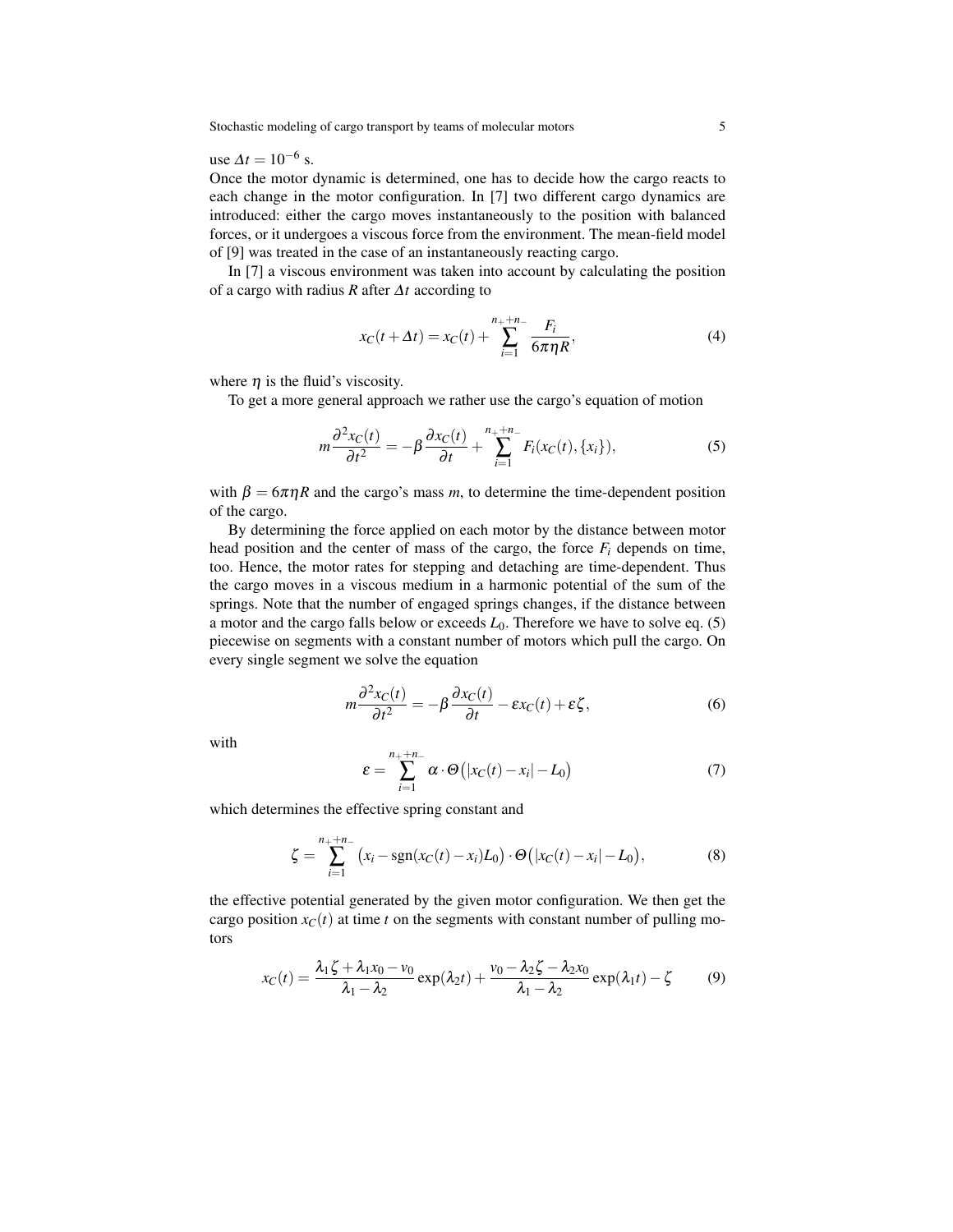with

$$
\lambda_1 = -\frac{\beta}{2m} + \sqrt{\left(\frac{\beta}{2m}\right)^2 - \frac{\varepsilon}{m}} \quad \text{and} \quad \lambda_2 = -\frac{\beta}{2m} - \sqrt{\left(\frac{\beta}{2m}\right)^2 - \frac{\varepsilon}{m}}.\tag{10}
$$

Now knowing the cargo position at an arbitrary time *t* we can use Gillespie's algorithm for time-dependent rates [4] to calculate the next event time.

### 3 Results

At first we analyze the distribution of times between two motor updates which we generate with the exact algorithm and the parameter set given in Table 1.

In Fig. 2 the normalized count of times between events is shown in a double logarithmic plot. Obviously, times smaller than  $\Delta t = 10^{-6}$  s occur if we propagate the system with the exact algorithm. By analyzing  $10<sup>5</sup>$  events we calculated the mean time between events  $\langle t \rangle$  for the two stall forces as well as the smallest  $t_s$  and the longest time *t<sup>l</sup>* between two events and get

$$
\frac{F_S = 2 \text{ pN}}{F_S = 6 \text{ pN}} \quad \langle t \rangle = 3.5 \cdot 10^{-3} \text{ s} \quad t_s = 3.1 \cdot 10^{-8} \text{ s} \quad t_l = 1.8 \cdot 10^{-1} \text{ s}
$$
\n
$$
F_S = 6 \text{ pN} \quad \langle t \rangle = 1.8 \cdot 10^{-3} \text{ s} \quad t_s = 1.6 \cdot 10^{-8} \text{ s} \quad t_l = 8.1 \cdot 10^{-2} \text{ s}.
$$

It remains the question how this influences the system's observables. In [7] the focus is on the run length and pause duration of the single walks. However, as the motion is stepwise, these observables are defined from quite arbitrary time/distance thresholds. That is why we prefered to concentrate on another quantity to compare our data to the parallel update scheme, namely the discrete velocity

$$
\tilde{v} = \frac{|x(t + \mathrm{D}t) - x(t)|}{\mathrm{D}t},\tag{11}
$$



Fig. 2 Log-log plot of the normalized count of times between two occurring events calculated by the exact algorithm [4] for  $F_S = 2$  pN (blue) and  $F_S = 6$  pN (red). Obviously, times between events smaller than 10<sup>-6</sup> s occur for both stall forces.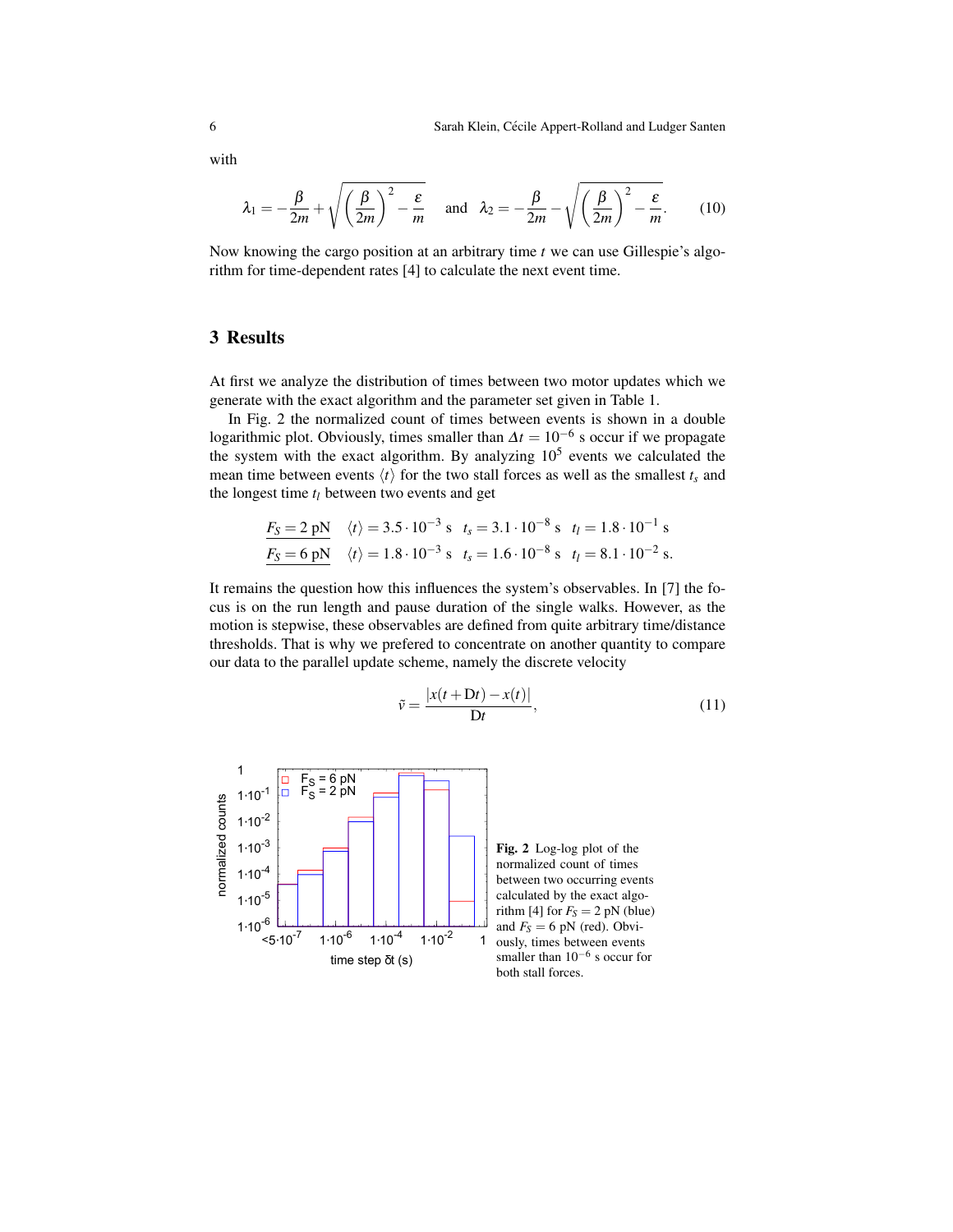

Fig. 3: Difference between the exact velocity histogram generated with Gillespie's algorithm [4] and the parallel update scheme suggested in [7] with different ∆*t* for (a)  $F_S = 2$  pN and (b)  $F_S = 6$  pN. Sample size per histogram:  $5 \cdot 10^6$ .

where we use  $Dt = 0.16$  s as it was suggested in [9].

In Fig. 3 we show the difference between the normalized velocity histogram generated by Gillespie's algorithm [4] and those generated by the parallel update scheme for different ∆*t* and for two different stall forces *FS*. In both cases an increase in ∆*t* increases the cargo's velocity as shown in Table 2.

|         |            | $\Delta t$  |             |              |             |  |
|---------|------------|-------------|-------------|--------------|-------------|--|
| $ F_S $ | exact      | $10^{-6}$ s | $10^{-5}$ s | $110^{-4}$ s | $10^{-3}$ s |  |
| 2 pN    | 149.0      | 149.8       | 149.7       | 150.3        | 155.4       |  |
|         | $\pm 0.10$ | $\pm 0.05$  | $\pm 0.05$  | $\pm 0.08$   | $\pm 0.08$  |  |
| 6 pN    | 449.4      | 450.2       | 450.4       | 451.1        | 458.5       |  |
|         | $\pm 0.18$ | $\pm 0.09$  | $\pm 0.13$  | $\pm 0.13$   | $\pm 0.13$  |  |

Table 2: Mean discrete velocity  $\langle \tilde{v} \rangle$  in nm/s for the exact and the parallel update.

## 4 Discussion

We have introduced in this contribution an exact algorithm to propagate the motorscargo system in continuous time.

An analysis of the times between two events reveals that very different time scales are involved: while most times between two events are greater than  $10^{-3}$ s, a fraction of events are separated by less than  $10^{-7}$  s.